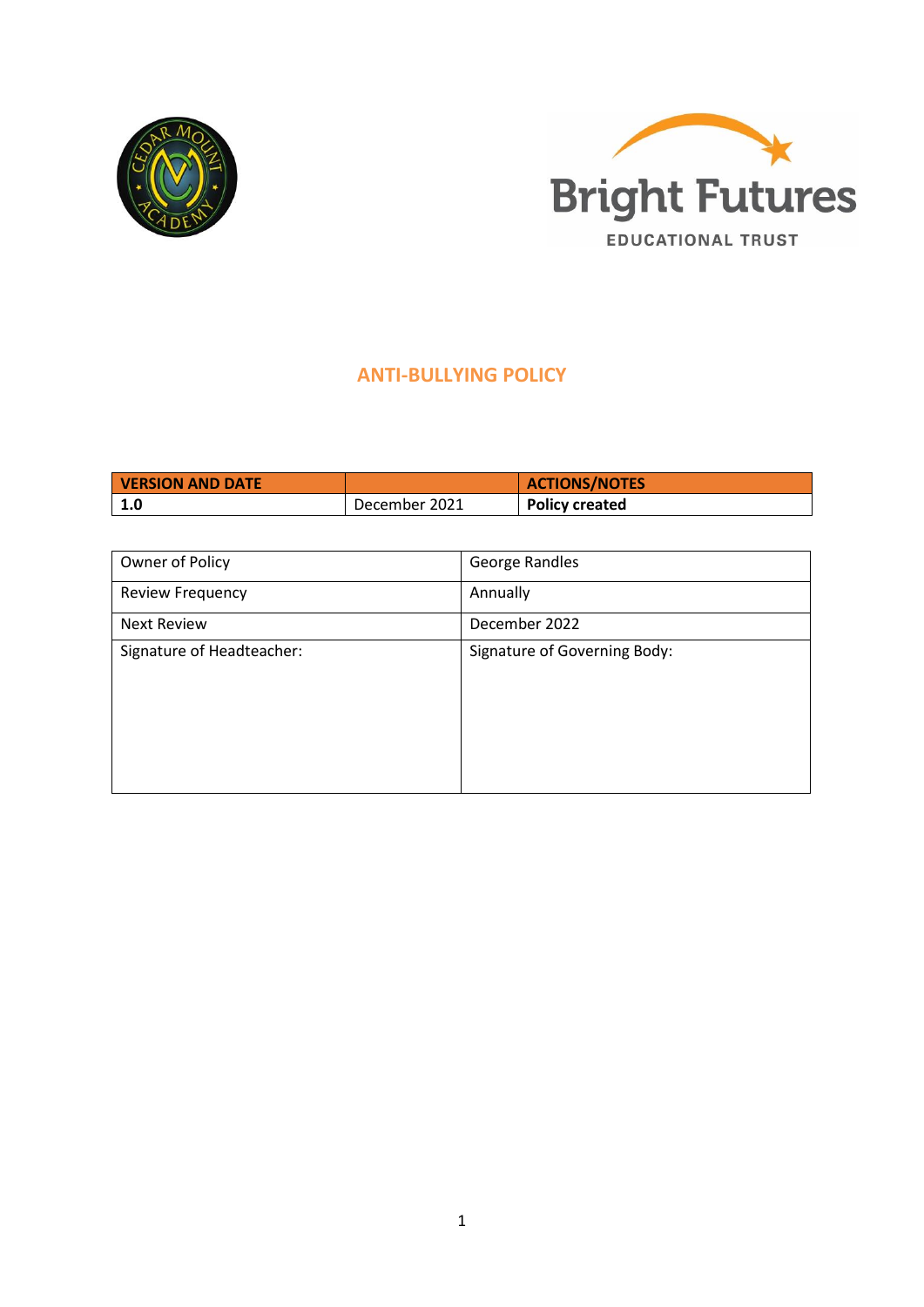# **Contents**

| 1. | Cedar Mount Academy definition of Bullying | 3 |
|----|--------------------------------------------|---|
| 2. | Aim                                        | 3 |
| 3. | The Principles                             | 3 |
| 4. | Roles and Responsibilities                 | 4 |
| 5. | <b>Categories of Bullying</b>              | 5 |
| 6. | <b>Types of Bullying</b>                   | 5 |
| 7. | Signs and Symptoms of Bullying             | 6 |
| 8. | Procedures                                 | 6 |
| 9. | Prevention                                 | 6 |
|    | 10. Reporting Bullying                     |   |
|    | 11. Investigating Bullying                 |   |
|    | 12. Recording Bullying                     | 8 |
|    | 13. Links to other academy/trust policies  | 8 |
|    | 14. Useful websites                        | 8 |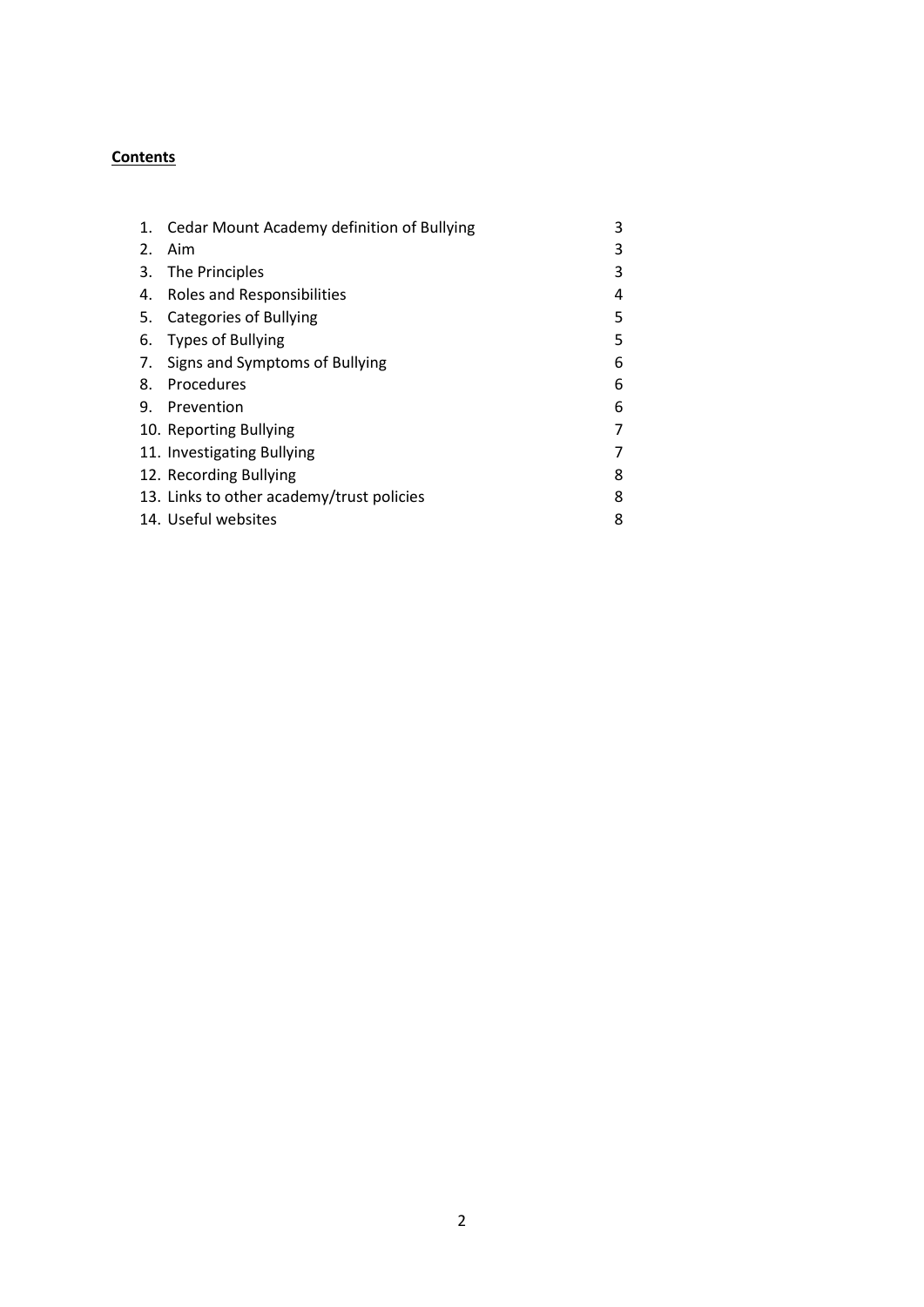# **ANTI-BULLYING POLICY**

## **Bright Futures Educational Trust Vision**

Our vision is to create a world class education within our academies making sure no child is left behind.

## **1. CEDAR MOUNT ACADEMY DEFINITION OF BULLYING**

A deliberate attempt, often repeated, to hurt or humiliate someone (or group) either physically, verbally or emotionally. Bullying can be aimed at others based on their race, gender, religion, sexuality, or what is believed to be a weakness. This included peer-on-peer abuse and harmful sexualised behaviour.

# **2. AIM**

*To ensure that students learn in a supportive, caring and safe environment without fear of being bullied. Bullying is anti-social behaviour and affects everyone; it is unacceptable and will not be tolerated. At Cedar Mount Academy, we aim to establish this by ensuring:*

- All Staff, students and stakeholders of Cedar Mount High Academy are provided with a clear framework to enable effective handling of bullying.
- To provide a safe, caring environment for the whole school community, especially the students in our care.
- All students can openly discuss the cause of their bullying, without fear of further bullying or discrimination.
- Parents and carers have confidence in the school to resolve any bullying issues, communicating investigations and outcomes effectively.
- Students feel listened to and feel confident notifying staff of any incident of bullying, with concerns being dealt with promptly and appropriately.
- Regular education and training for students and staff around the signs and risks of bullying.
- Regular correspondence to students and parents on how to report bullying, ensuring that a known support network exists.

# **3. PRINCIPLES**

*At Cedar Mount Academy we are committed to ensuring that everyone is treated equally, regardless of their race, gender, religion, sexuality, age or disability, creating a teaching and learning environment to enable students to develop their full academic potential in every sense, personally, morally, spiritually, culturally, physically as well as academically. In order to promote this safe environment, we will ensure:*

• Staff understand the aims and principles of the school policy.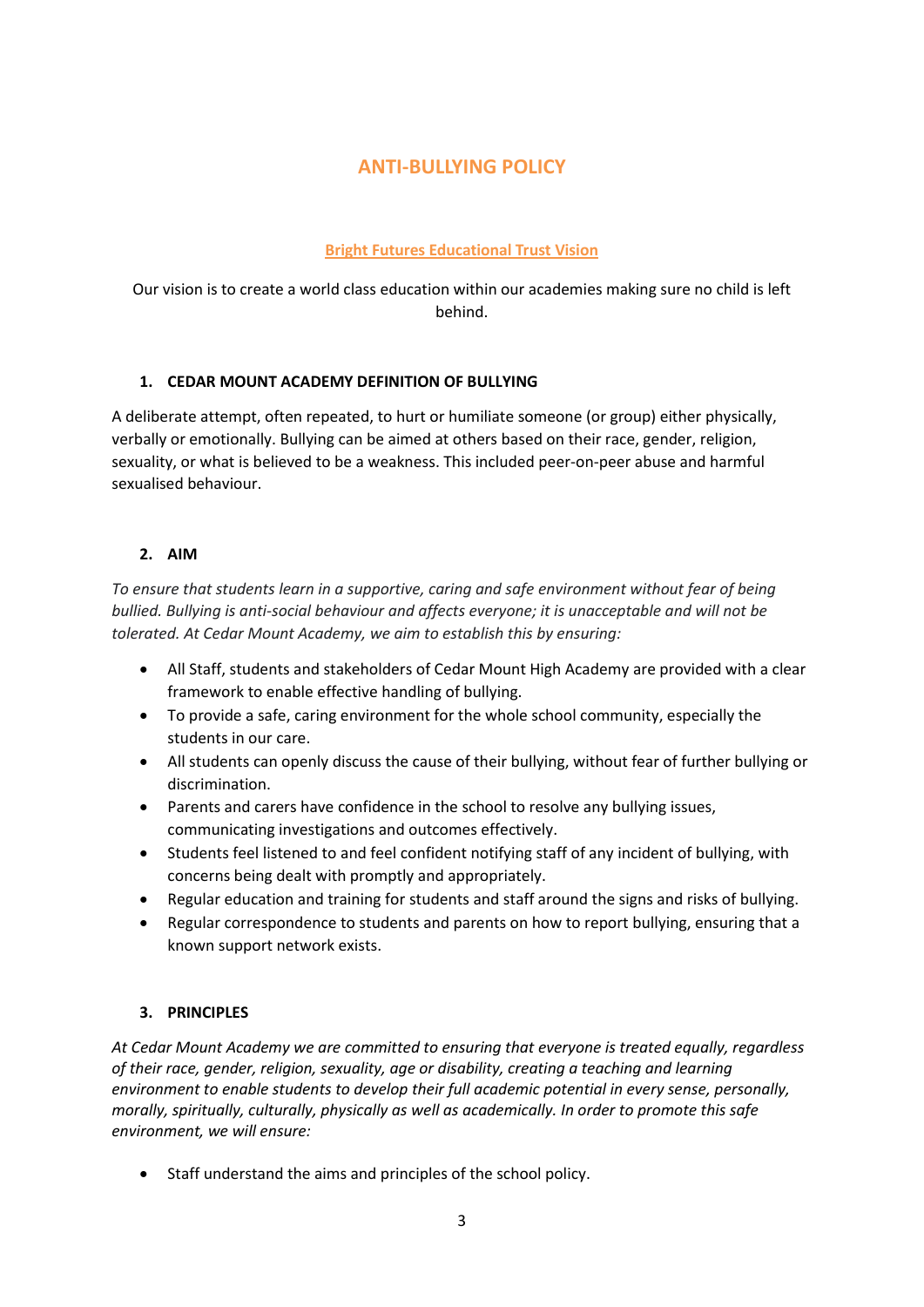- Staff effectively and proactively report, support and resolve any issues of bullying, should they arise.
- Students equally play an active role in ensuring the school climate is that of a safe and positive environment.

## **4. ROLES AND RESPONSIBILITIES**

### **The Governing Body**

*The Governing body will not condone any form of bullying and has:*

- Responsibility for ensuring the Anti-Bullying Policy is effectively enforced, providing feedback.
- Responsibility to ensure the policy is regularly reviewed and monitored.
- Responsibility to ensure the policy is effectively communicated.
- Responsibility to ensure the schools policy complies with legislation.

## **The Principal and Senior Staff**

*Under Section 157 of the Education and Inspections Act 2006 the Headteacher has a duty to encourage good behaviour, the respect for others and to prevent all forms of bullying among students.*

*Therefore, the Principal and senior staff of the school will:*

- Implement the schools anti-bullying strategy, ensuring staff are aware of the school's policy.
- Ensure appropriate training is provided to recognise, prevent, report and record bullying.
- Promote wellbeing for all staff and students.
- Reports to the governing body the effectiveness of the anti-bullying policy.

## **All Teaching and Support Staff**

*All staff are responsible for keeping students safe, preventing them from harm and preventing any potential risk, therefore staff are:*

- Responsible for reporting any alleged bullying to Progress Leads, Assistant Progress Leads, and the Senior Pastoral Lead. Additionally, it is the DSL's responsibility to ensure that any safeguarding concerns arising from the report are dealt with in conjunction with the schools safeguarding policy.
- Contribute to consistently build and maintain the school's vision and ethos ensuring the best for everyone, and the best from everyone.
- Promote 'don't suffer in silence', encouraging students to speak up and report any concerns to a member of staff.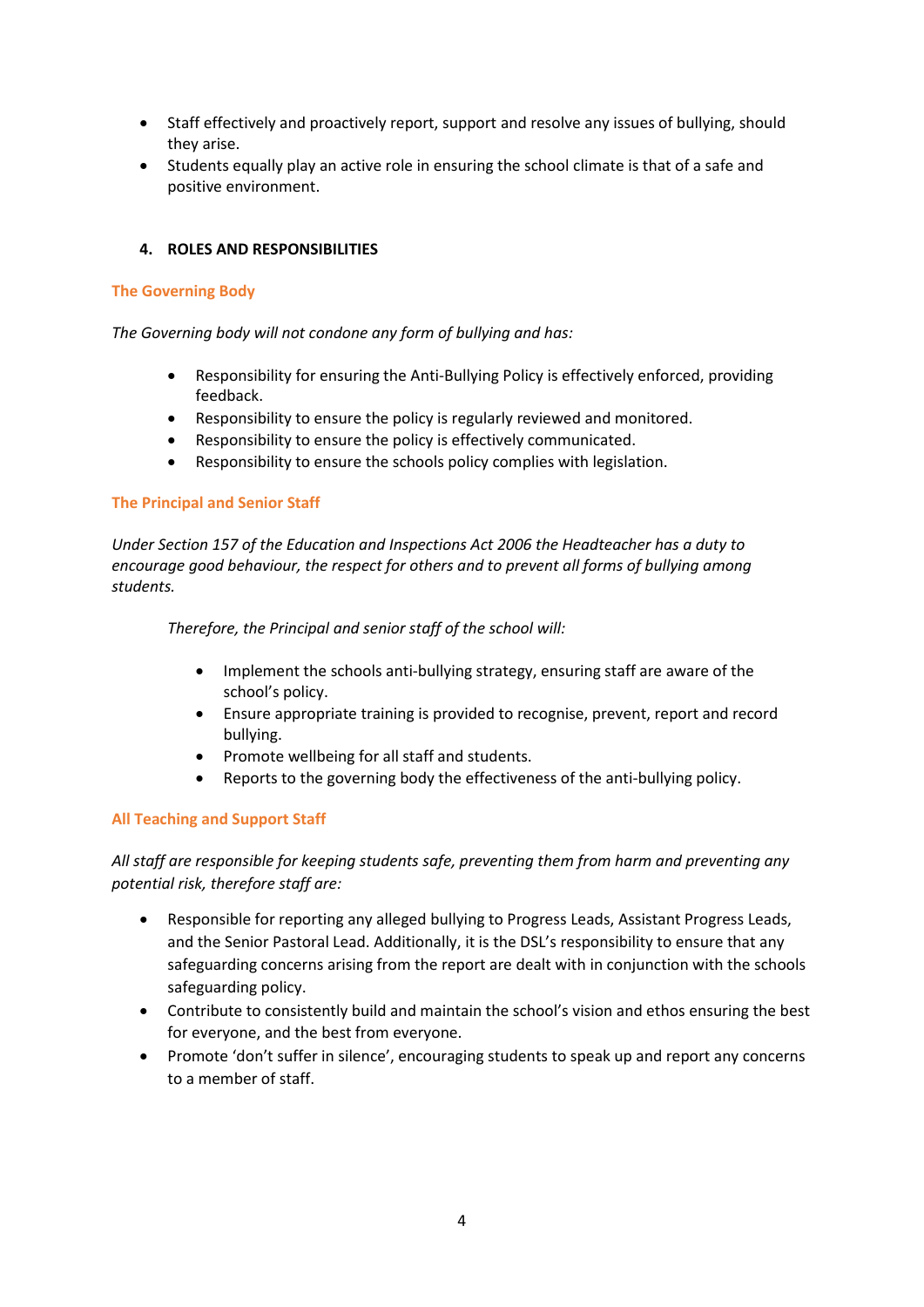## **Parents and Carers**

*Relationships with Parents and Carers are fundamental in achieving positive outcomes for students. At Cedar Mount Academy, we expect Parents and Carers to:*

- Work cohesively with the Academy in promoting the schools antibullying policy.
- Report to the academy any concerns they have of their child being bullied.
- Report to the academy if they are made aware that other children in the academy being bullied.

## **Students**

*The values of the school are Respect, Hard work and Aspiration, which the students devised themselves, At Cedar Mount Academy it is imperative that in order to successfully promote those values, students must:*

- Report any concerns/incidents of bullying to any member of staff.
- Play an active role in ensuring peers are supported.
- Take responsibility for their behaviours.

## **Student Leadership Team**

*At Cedar Mount Academy, part of our student leadership team includes 2 Anti-Bullying ambassadors per year group, the role of this team is to:*

- Contribute to the maintaining and building of this policy.
- Organise surveys to gauge the thoughts of all students.
- Support in assemblies, raising awareness for annual campaign run by the Anti-Bullying Alliance.

## **5. CATAGORIES OF BULLYING (non – exhaustive examples)**

| <b>Categories</b>                                  | <b>Examples</b>                                      |  |
|----------------------------------------------------|------------------------------------------------------|--|
| Physical - where the perpetrator/s use their       | Hitting, kicking, pushing, damaging or taking        |  |
| physicality to try to hurt or irritate the victim. | belongings, threats of violence.                     |  |
| Verbal - where the perpetrator/s rely mainly on    | Name-calling, teasing, insulting comments, swearing, |  |
| words to try to hurt their victim.                 | spreading rumours.                                   |  |
| Social - where the perpetrator/s try to isolate    | Deliberate exclusion from groups, damaging           |  |
| their victim from wider social networks            | reputation, spreading rumours, torment, isolation,   |  |
|                                                    | refusal to work with another student.                |  |
| Cyber - where perpetrator/s use modern forms       | Verbally or emotionally harming/embarrassing         |  |
| of communication, such as the internet or mobile   | others via online platforms such as WhatsApp,        |  |
| phones to torment their victim                     | Instagram, Snapchat or through gaming.               |  |

### **6. TYPES OF BULLYING (non – exhaustive examples)**

- Homophobic
- Racist
- Sexist
- Sexual including harmful sexual behaviour and sexual harassment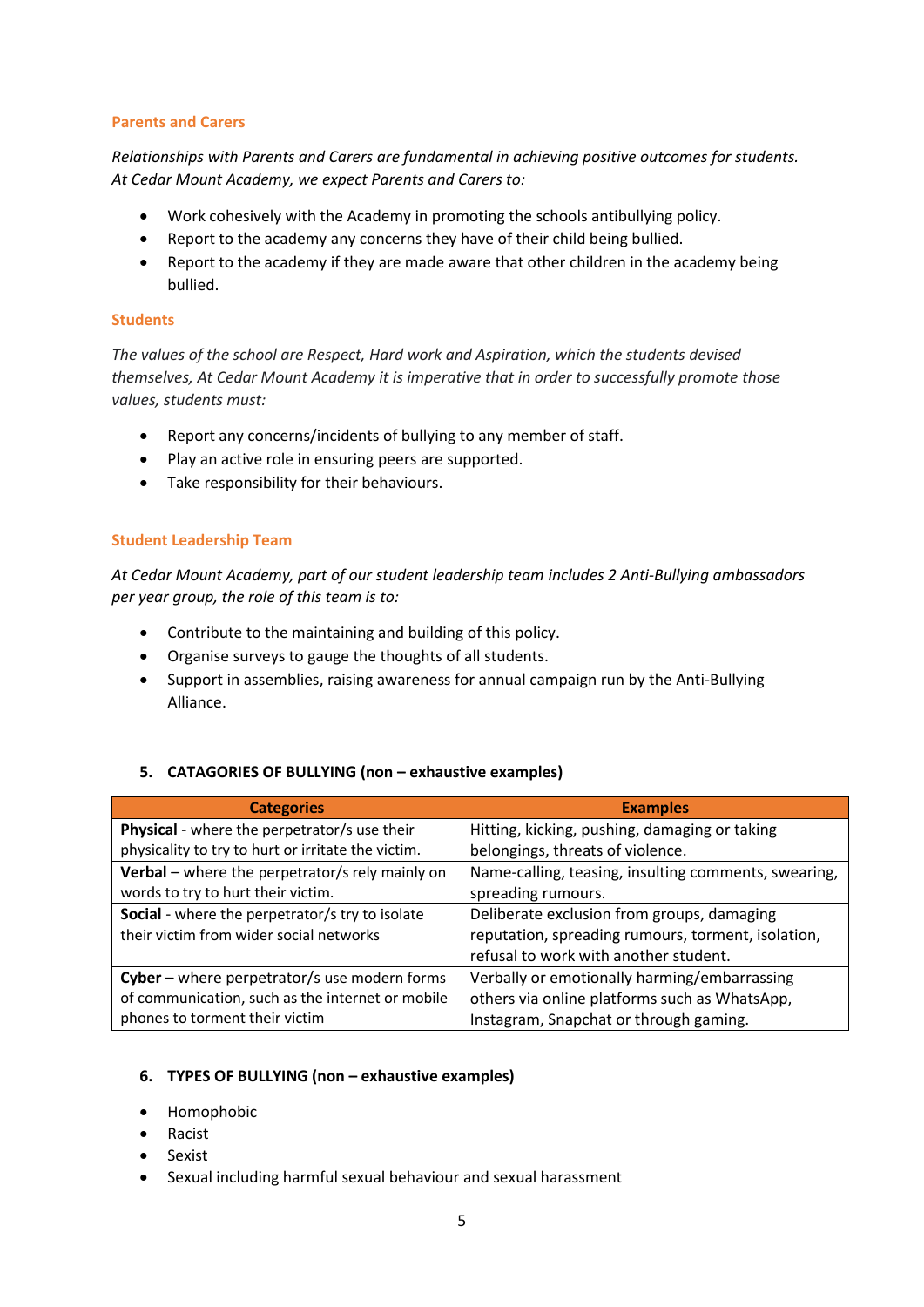- Related to home circumstances
- Related to disability, Special Educational Need or health
- Transphobic
- Related to culture
- Related to appearance
- Related to any protected characteristic

### **7. SIGNS AND SYMPTOMS OF BULLYING**

*There may be signs that a child is being bullied. Parents/Carers should be aware of these possible signs if their child:*

- Doesn't want to go to school.
- Wants to be driven to school.
- Does not want to complete schoolwork or the standard of work drops.
- Comes home with unexplained bruises, cuts, scratches.
- Comes home with missing or damaged belongings or clothes.
- Shows a change in sleep patterns.
- Shows a change in eating patterns (coming home hungry).
- Displays mood swings (becoming aggressive, disruptive or unreasonable).
- Feels ill in the morning.
- Refuses to talk or becomes withdrawn.
- Begins to target siblings or other children.
- Asking for money ('loses' money or starts stealing).

These signs and behaviours could indicate other problems, but bullying should be considered a possibility and should be investigated.

### **8. PROCEDURES**

*When dealing with bullying incidents, the following procedure must be adhered to, in order to ensure effective managing of the reported incident.*

- The student is involved in the discussion of the incident.
- Records are completed for all incidents.
- Regular communication takes place with parents/carers.
- Interventions should include the opportunity for follow up to evaluate support and, if necessary, provide a further course of action.
- Regular monitoring of incidents.

### **9. PREVENTION**

*Collectively as a school community, we seek to prevent any issues of bullying arising by educating our staff and students on all aspects of bullying, particularly focusing on the detrimental impact bullying had on individuals. As a school we ensure:*

- Students are educated on how to stay safe online through our Ethics and Politics lessons and other targeted work.
- Our 'no mobile phone' policy during school time is enforced.
- Celebration of Anti-Bullying week through year assemblies and during SCHOLAR.
- Students are educated on how to report incidents both in and outside the academy.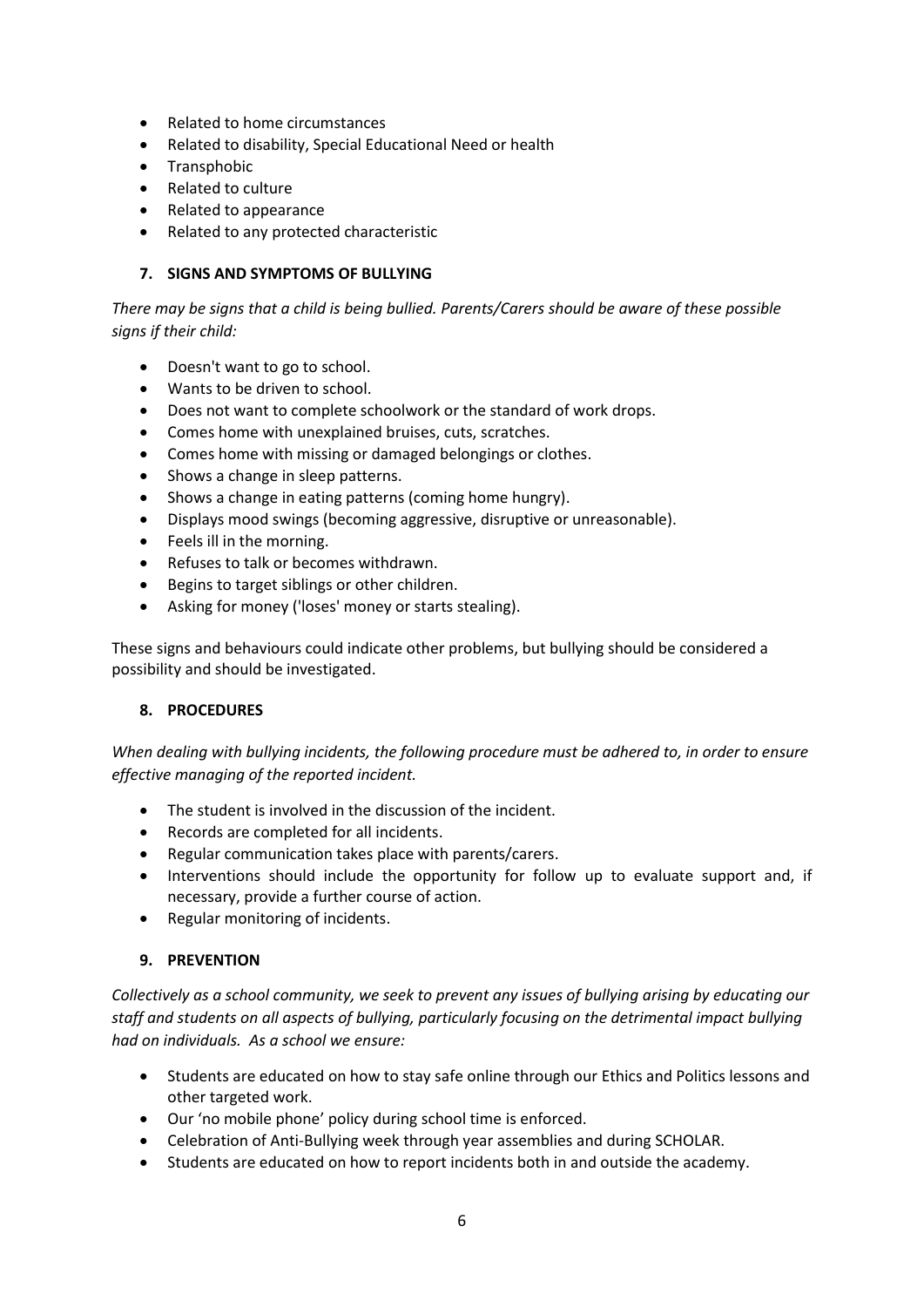• Students are provided access to the BASE/Student services if pupils are feeling anxious or finding it difficult to regulate their emotions.

## **10. REPORTING BULLYING**

*At Cedar Mount Academy, we believe it is everyone's responsibility to report bullying, collectively as a school and a community we can achieve this by:*

## **Staff**

If a member of staff witnesses an occasion of bullying or a student confides in a member of staff that they are being bullied, staff should log the incident immediately and inform the relevant PL/APL or Senior Pastoral Lead with all the relevant information.

### **Student**

*All students are encouraged to report any/all incidents of bullying using any of the methods available. These are:*

- Reporting directly to a member of staff
- Emailing the report bullying address 'reportbullying@cedarmount.manchester.sch.uk'
- Text the dedicated helpline number '07539 942264'

### **Parent/Carer**

Parents/Carers are encouraged to contact their child's year team if they have concerns of bullying:

| <b>Year Team</b> | <b>Progress Lead/Assistant Progress Lead</b> | <b>Contact (Ext number)</b> |
|------------------|----------------------------------------------|-----------------------------|
|                  | Ms. Gill/Mr. Grice                           | 3749/3154                   |
| 8                | Mr. Kelly/Mrs. Day                           | 3682/3151                   |
| q                | Ms. Austin/Mrs. Hughes                       | 3866                        |
| 10               | Mrs. Watson/Mrs. Platt                       | 3749/3814                   |
| 11               | Mrs. Croft/Mr. Malji                         | 3821/3702                   |

## **11. INVESTIGATING BULLYING**

*In the instance that a bullying concern has been reported, year teams will lead an investigation promptly to ensure incidents are dealt with in a swift and timely manner. The process for investigation is as follows:*

- Staff/students identify the concern.
- Concern is reported to GRA/PL/APL/SENDCO (via TEAMS) and recorded on SIMS (Perpetrator, Victim, reporting student).
- Pastoral team lead the investigation.
- Meet victim/s and perpetrator/s separately.
- Restorative and home contact if necessary.
- Sanction issued if necessary.
- Follow-up communication.
- Liaise with BWI if there is evidence of discrimination.